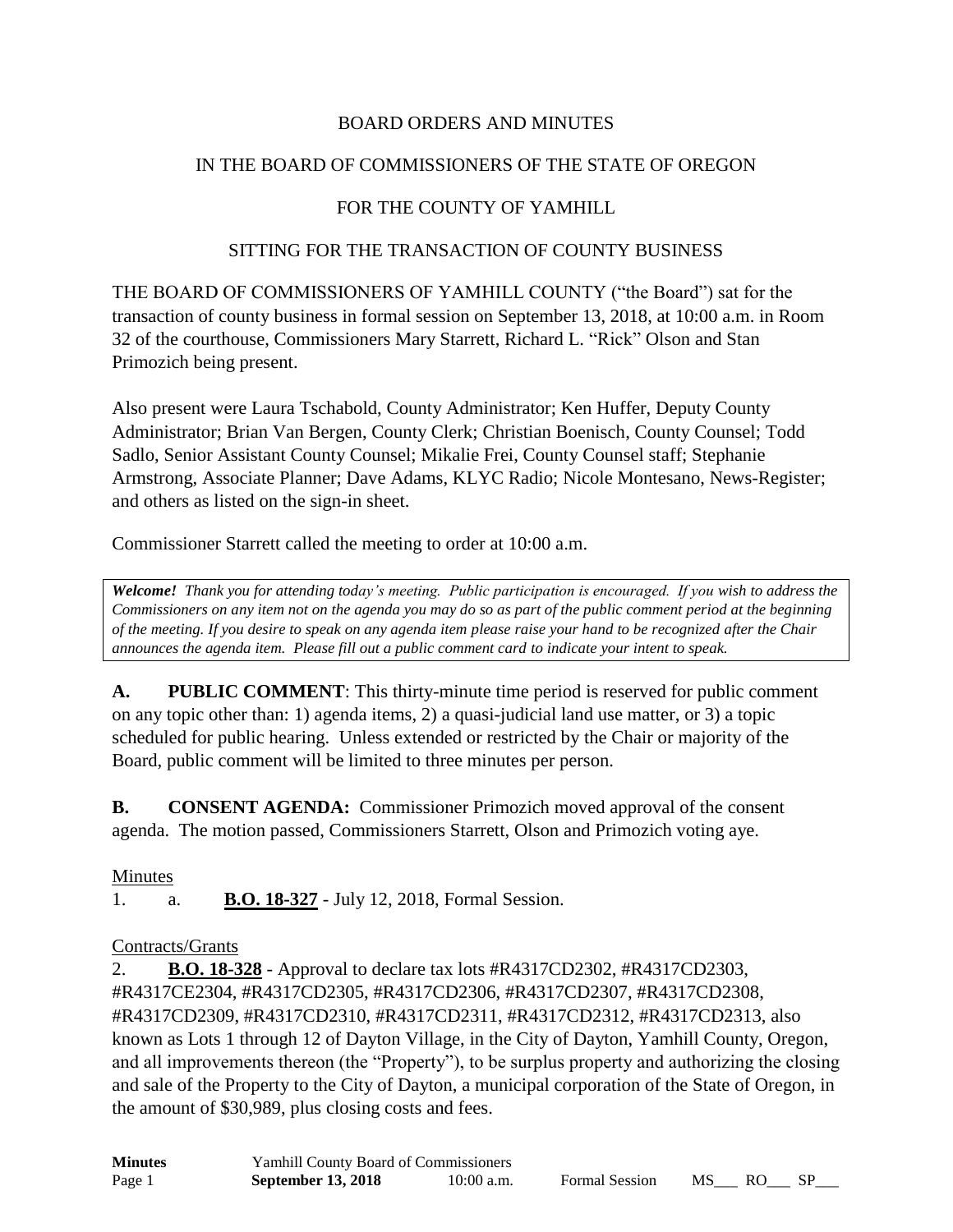### Authority

3. **B.O. 18-329** - Approval of position authority to delete 1.0 FTE Manager II and add 1.0 FTE Manager III from the HHS Public Health Division management roster.

### License/Permit

4. **B.O. 18-330** - Approval of the purchase of eight additional VMWare licenses with technical support in the amount of \$32,600 from CDW.

### **C. OLD BUSINESS:** None

**D. OTHER BUSINESS** (Add-ons and non-consent items): None.

## **E. PUBLIC HEARINGS:**

1. **B.O. 18-331** - Receipt of public comment on approval of the issuance of revenue refinancing bonds by the National Finance Authority for the benefit of Waste Management, Inc., provided Yamhill County shall not act as the issuer of the bonds nor shall have any legal liability with respect to the bonds.

Commissioner Olson moved approval of item E1. The motion passed, Commissioners Starrett, Olson and Primozich voting aye.

### **Opening of Hearing**:

Commissioner Starrett called the public hearing to order at 10:01 a.m.

Ben Barker, National Finance Authority (NFA) gave comment regarding the 2007 issuance of revenue refinancing bonds stating that this TEFRA hearing is part of a larger multijurisdiction national issuance. Mr. Barker noted that the bonds are being refunded and the NFA will be issuing a new set of bonds with new maturity dates.

### **Close of hearing and deliberation**:

Commissioner Starrett closed the public hearing at 10:03 a.m.

2. Docket C-08-18/SDR-12-18: An appeal of the Planning Director's approval of a conditional use and site design review for a commercial solar power generation facility consisting of approximately 8 acres. Applicant: Blackforest Solar, LLC; Appellant: Jeff Stiling.

## **Opening of Hearing**:

Commissioner Starrett called the public hearing to order at 10:03 a.m.

There were no abstentions or objections to jurisdiction. Commissioner Olson acknowledged that he personally knows the original applicants and one of the property owners but stated it would not affect his ability to make a decision in the matter. Commissioner Primozich also made a similar statement of acknowledgement but also stated that it would not

| <b>Minutes</b> | <b>Yamhill County Board of Commissioners</b> |              |                       |    |     |  |
|----------------|----------------------------------------------|--------------|-----------------------|----|-----|--|
| Page 2         | <b>September 13, 2018</b>                    | $10:00$ a.m. | <b>Formal Session</b> | MS | RO. |  |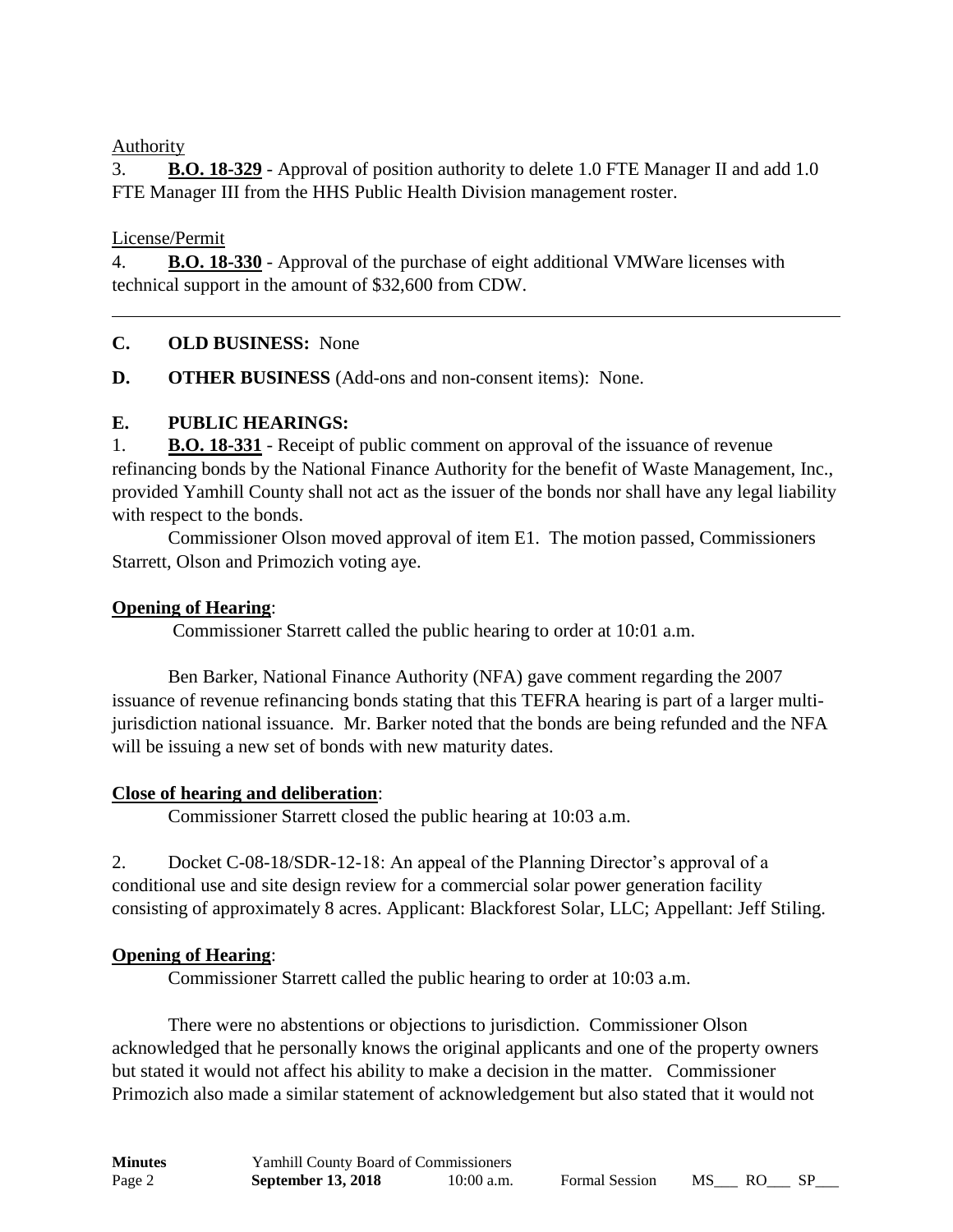render his decision in the matter. Mr. Sadlo read the statement required by ORS 197.763(5) before a quasi-judicial land use hearing.

### **Staff Report**:

Stephanie Armstrong provided a report describing the property's current commercial agricultural uses and the applicants proposed use as a site for a solar power generation facility.

## **Proponents**:

Connor Grogan, legal representative for Sulus, gave comment and provided a PowerPoint presentation regarding the proposed solar project. Mr. Grogan described its proposed location and stated the solar facility would have little visual and land impact and would not fragment the land or impact the surrounding farmlands beyond the proposed 8 acre parcel. He discussed the soil erosion/compaction study and weed control study, in addition to other impact studies. He addressed some of the concerns that the opponents have raised. Mr. Grogan noted that the site is appropriate for the solar facility, stating that the site met all of the application conditions and requirements. He noted the grid infrastructure isn't in place in larger areas such as east of the Cascades and would be cost prohibitive in comparison to the smaller land locations that are higher grade soils in the Willamette Valley.

Les Stephens, property owner of Shadow Hill Farms, LLC., stated the farm has been in the family since 1865. The investment of the solar facility is to compensate for the forecasted loss of income in fruit harvesting on the proposed site. He noted that his attempts to find a winery to lease his land over the last five years were unsuccessful prior to considering the solar facility. He notes the land faces dense forest and is not visible from the highway. Subsequent to contract negotiations for the solar project, a section of ground a half mile away was cleared for a home which now creates risk for soil erosion. Mr. Stephens stated that he was informed that a solar project would impede on the neighbors view. He noted that he and his family did due diligence to research solar companies for this project and to date has not seen any building permit notices to indicate construction on the neighboring land. Mr. Stephens cited benefits to a solar facility and stated that it was never his intention to cause problems with his surrounding neighbors.

Hayley Siltanen, representative for Sulus Solar, stated she would be available for rebuttal.

## **Opponents**:

Jeff Stiling, owner of the property south of the Stephens farm, the proposed site. He gave a presentation and commented regarding his appeal and the impact on his future plan to build a winery. Mr. Stiling provided a site overview of his intended property development of a home and vineyard site. He stated that it is unclear if he will build a winery but wants to develop the land to potentially sustain one. He outlined the risks of placing a solar facility on high value soil. Mr. Stiling stated his concerns that a solar facility would create negative economic impact on surrounding property values and questions the rehabilitation of high value soil. He noted alternative sites for solar facilities that would provide less visual, financial and farmland impacts.

| <b>Minutes</b> | Yamhill County Board of Commissioners |              |
|----------------|---------------------------------------|--------------|
| Page 3         | <b>September 13, 2018</b>             | $10:00$ a.m. |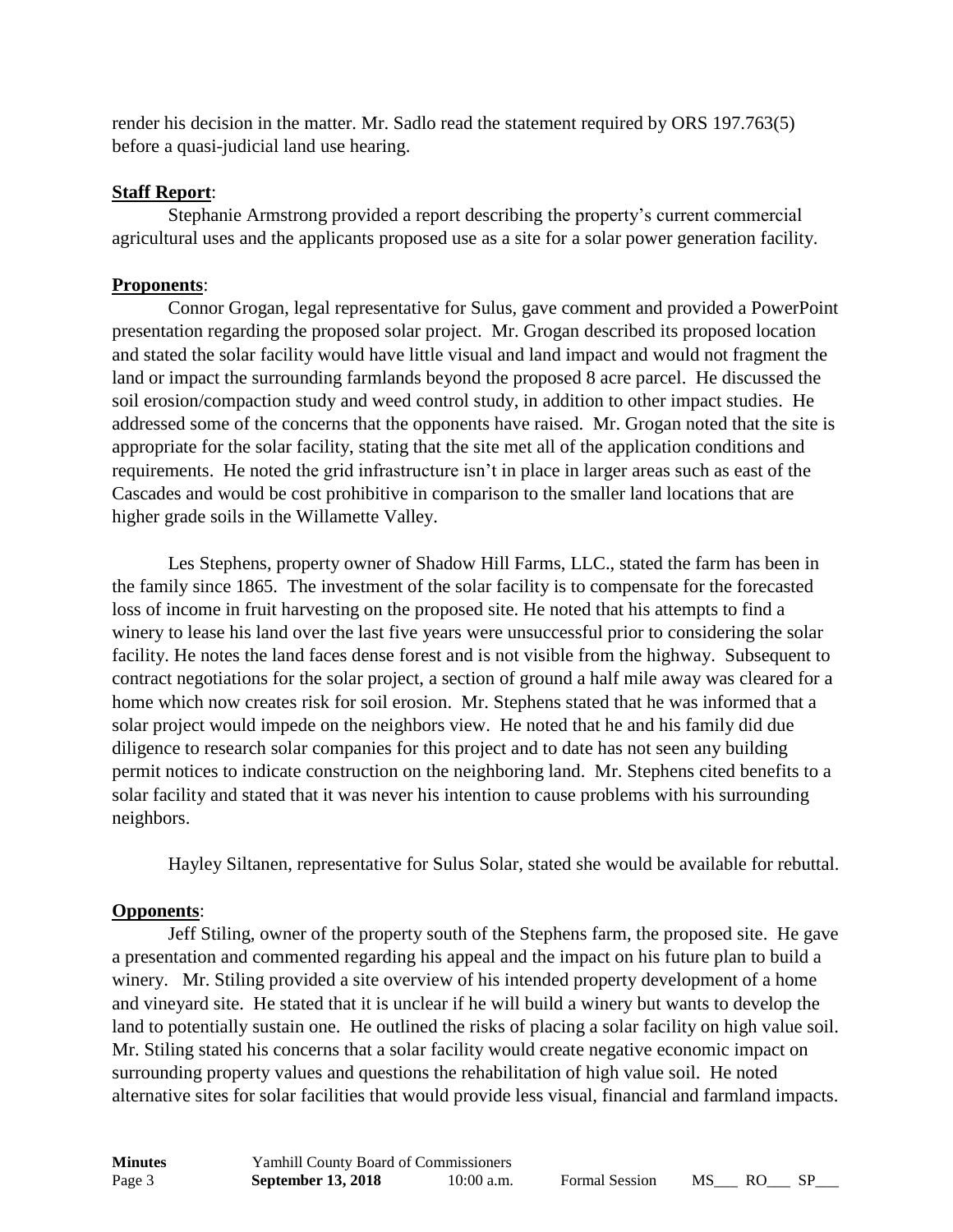Commissioner Starrett called for a recess at 11:14 a.m. The public hearing reconvened at 11:19 a.m.

Emilie Molloy, land owner across from an existing solar array commented in opposition.

Rob Kistler commented on glare and erosion. He spoke about glare from a solar array angled approximately 2 miles away from his home. He is concerned about the accuracy of the erosion study provided by the applicant based on his own historical experience with vegetation clearing and stabilizing sloped land.

Carl Muska is the owner and manager of two vineyards that overlook the proposed solar site. He noted he has solar panels on his barn but not on high value vineyard lands. He concurs with opposition of the solar array.

Sid Freeman representing Friends of Yamhill County, commented on concerns about the placement of arrays on high valued soils. Mr. Freeman noted the GIS survey submitted by the applicant did not note any attempt to alternative sites other than farmlands with high valued soils. He noted the applicant seemed to identify that PGE renewable energy standards should justify placing the array on high value soil but should not dictate the direction of the county.

Ximena Arrego spoke in opposition regarding the placement of solar arrays on land with high value soils. She stated there is no evidence that the soils can be reverted to farmable land after the end cycle of the solar facility or that it brings any economic benefit to a community.

### **Public Agency Reports**: None.

### **Rebuttal**:

Hayley Siltanen gave rebuttal regarding the opponent's view of putting solar facilities in EFU zones. She noted Mr. Stephens' application was submitted prior to the moratorium of conditional land use. Ms. Siltanen stated the visual impact would not have an effect on Mr. Stiling's ability to grow grapes regardless, of the visual impact from a wine tasting room. She noted the opposition for energy efficient structures regardless of location, not just in wine country. Ms. Siltanen noted that a condition of security is built into the Sulus contract to ensure decommissioning the facility in the event of bankruptcy. She noted this project is 2/3 the size of others previously proposed in Yamhill County and makes it unique from any other project.

Connor Grogan commented that there are still a number of criteria to adhere to prior to starting the project. He noted the issue of glare and that the purchase of anti-glare screening has been contracted. The storm water report which addresses soil runoff, must be approved by DEQ. Mr. Grogan also addressed farmland restoration. He noted aluminum posts and concrete are used in the solar structures; aluminum is noncorrosive and concrete will break down. The panels are dipped in zinc but noncorrosive.

| <b>Minutes</b> | Yamhill County Board of Commissioners |              |
|----------------|---------------------------------------|--------------|
| Page 4         | <b>September 13, 2018</b>             | $10:00$ a.m. |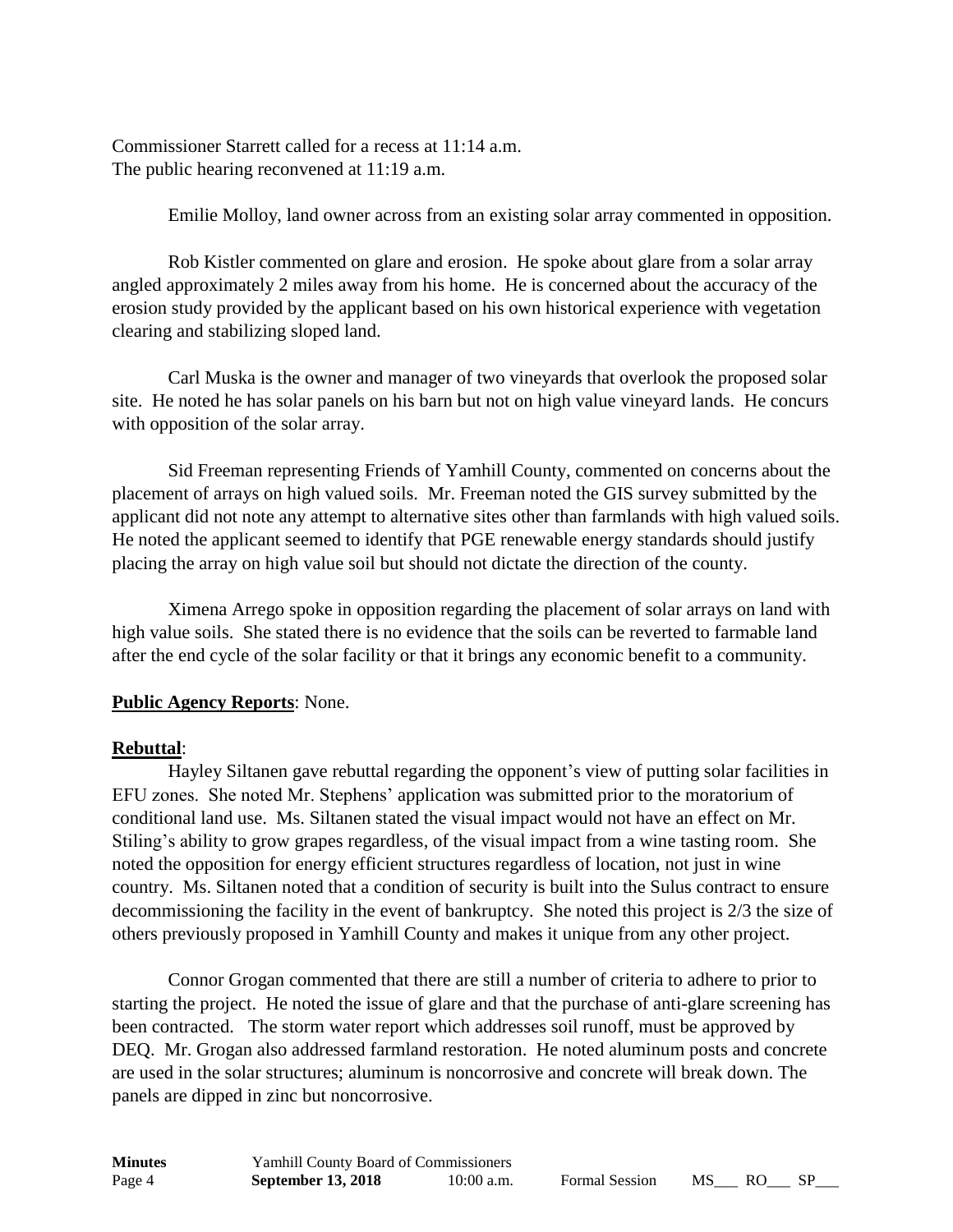Les Stephens stated his cherry trees are mechanically harvested. The land is constantly compacted with machines. The visual impact will eventually be changed due to the rapidly growing timber.

### **Staff Recommendations**:

Stephanie Armstrong stated the application meets applicable criteria and recommended approval of the application.

Commissioner Starrett closed the public hearing and called for a recess at 12:35 p.m. The meeting reconvened at 12:40 p.m.

### **Deliberation**:

Commissioner Primozich noted the inconsistencies of the solar companies and the lack of contractual follow through. Commissioner Olson noted similar issues in other counties regarding the high value farm use of the soils and the stewardship of farmland. Commissioner Starrett noted the Board is not bound by past policy that were based on individual applications and stated that private property rights are a vital resource which enables Mr. Stephens to generate income.

Commissioner Primozich made a motion to deny the application and to uphold the appeal. Commissioner Starrett stated she would vote to deny the appeal.

The motion passed 2-1, Commissioners Olson and Primozich voting aye, Commissioner Starrett voting nay. Final written decision and findings to be adopted on October 4, 2018 at 10:00 a.m. in room 32 of the courthouse.

### **F. ANNOUNCEMENTS:**

1. For information on county advisory committee vacancies, please refer to the county's website, [www.co.yamhill.or.us/content/volunteer-opportunities](http://www.co.yamhill.or.us/content/volunteer-opportunities) , or call the Board of Commissioners' office at 503-434-7501 or 503-554-7801 (toll-free from Newberg).

For questions regarding accessibility or to request an accommodation contact the Board of Commissioners' office at (503)-434-7501 or (503)-554-7801 (toll-free from Newberg) or email at [bocinfo@co.yamhill.or.us](mailto:bocinfo@co.yamhill.or.us)

Following Commissioner announcements, the meeting adjourned at 12:50 p.m.